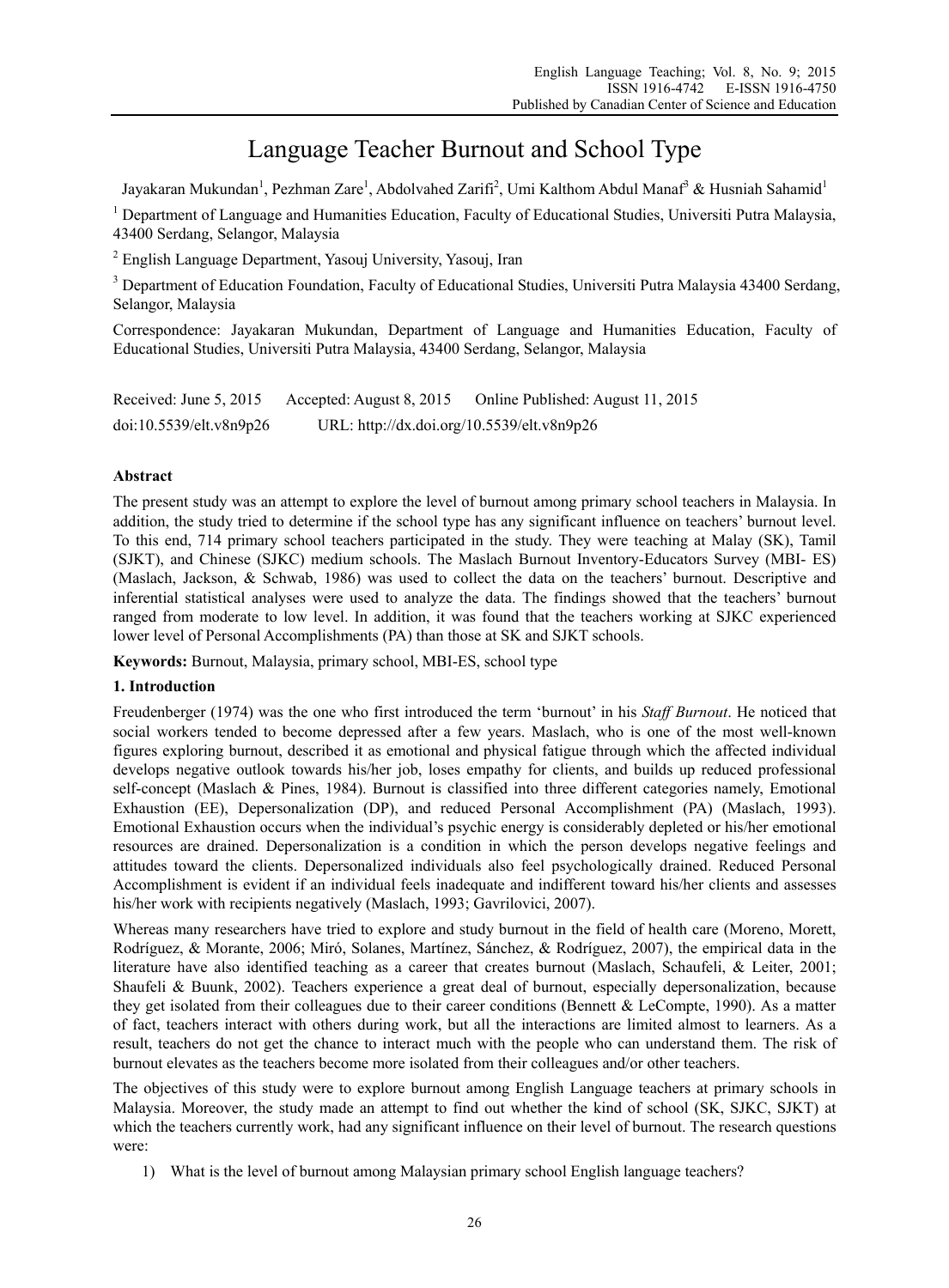2) Does the type of school have any significant influence on the teachers' level of burnout?

### **2. Review of Literature**

The pioneering work on burnout is related to Freudenberger (1974) and Maslach (1976). Since then, a considerable number of studies have been conducted on burnout among various professions in human service sectors in different countries (Maslach & Jackson, 1982). Teacher burnout, in particular, has received a high amount of attention for being an extremely stressful profession (Friedman, 2000; Howard & Johnson, 2004; and Young & Yue, 2007). The stress levels of teachers are also found to exceed the average stress levels of individuals working in other client-related occupations (Travers & Cooper, 1993). Therefore, different negative effects of teacher burnout such as reduced motivation, increased possibility of teacher turnover and influence of the negative atmosphere of schools have been investigated and reported.

Many factors have been explored and introduced as sources of burnout. Schwab and Iwanicki (1982) stated that background variables (e.g., level of educational, type of graduation degree, etc.), personal factors (e.g., age, gender, number of children, etc.), and organizational variables (e.g., class size, work environment, workload, etc.) are significantly correlated with the level of burnout among teachers.

In their study, Bibou-Nakou, Stogiannidou, and Kiosseoglou (1999), and Croom (2003) found teachers experiencing high, low, and moderate burnout pertaining to reduced Personal Accomplishment (PA), Emotional Exhaustion (EE), and Depersonalization (DP) respectively. Similar findings were reported for the levels of emotional exhaustion and depersonalization by Kirilmaz, Celen, and Sarp (2003) in Turkey. They found that such factors as age, gender, tenure, and number of children did not have any effect on the burnout level of 43 primary school teachers, but their marital status did. Similarly, Byrne (1991, 1999) found that among the elementary, intermediate, secondary, and university educators, female elementary and university educators experienced a greater level of emotional exhaustion compared to male teachers.

Several studies have been conducted in Malaysia to explore teacher burnout (Mukundan & Khandehroo, 2009; Mukundan & Khandehroo, 2010; Mukundan & Ahour, 2011; Jamshidirad, Mukundan, & Nimehchisalem, 2012; Mousavy, Thomas & Mukundan, 2012; Thomas, Mousavy, & Mukundan, 2012). Using the MBI Educators Survey, Mukundan and Khandehroo (2009) looked into Malaysian primary and secondary English teachers' burnout with reference to their gender, teaching experience, and level of education. The data analysis showed that the teachers' burnout was, in general, significantly high. Particularly, it was found that the teachers with less than 25 years of teaching experience showed significantly high emotional exhaustion. Interestingly enough, the teachers with26 years of experience or more did not show emotional exhaustion. In addition, the low experienced teachers (five years of teaching experience or less) were not experiencing depersonalization while the ones with more teaching experience were found to be suffering. The teachers with less than five years of teaching experience, and those with more than twenty six years of experience were found to be experiencing reduced Personal Accomplishment (PA). The instructors having between 6 and 25 years of teaching experience did not show any sign of reduced personal accomplishment. Furthermore, the respondents' level of education and its association with the three dimensions of burnout was explored. The results indicated that bachelor degree holders had a higher tendency of having emotional exhaustion as well as being influenced by depersonalization, whilst the teachers with PhD, Masters, and Diploma did not. The teachers holding Masters and Bachelor's degree were found to be suffering from reduced personal accomplishment while PhD and Diploma holders did not. The data pertaining to the respondents' gender were studied, elaborated, and analyzed as well pertaining to burnout dimensions. It was found that female teachers experienced more emotional exhaustion than their male counterparts. Unlike the female teachers, the males exhibited a high level of depersonalization. Finally, both male and female teachers showed significant reduced personal accomplishment.

In addition, Luk, Chan, Cheong and Ko (2010) investigated the relation between demographic variables and burnout among 138 teachers of two primary and secondary schools in Macau. They used the Chinese version of MBI. The results revealed that, in general, Macau school teachers had moderate levels of Emotional Exhaustion and low levels of Depersonalization. They found that age, marital status, and teaching experience significantly affected the burnout levels of teachers in their categories. Younger and single teachers had significantly higher Emotional Exhaustion and Depersonalization than older and married teachers. Similarly, teachers with less years of experience had significantly higher Emotional Exhaustion than teachers with more than 20 years of experience.

Mukundan and Khandehroo (2010) made an attempt to determine the relationship between burn out and the respondents' age and workload. The data were collected from 120 English teachers in primary and secondary schools. The Maslach Burnout Inventory (MBI) Educators Survey (1986) was used to collect the data and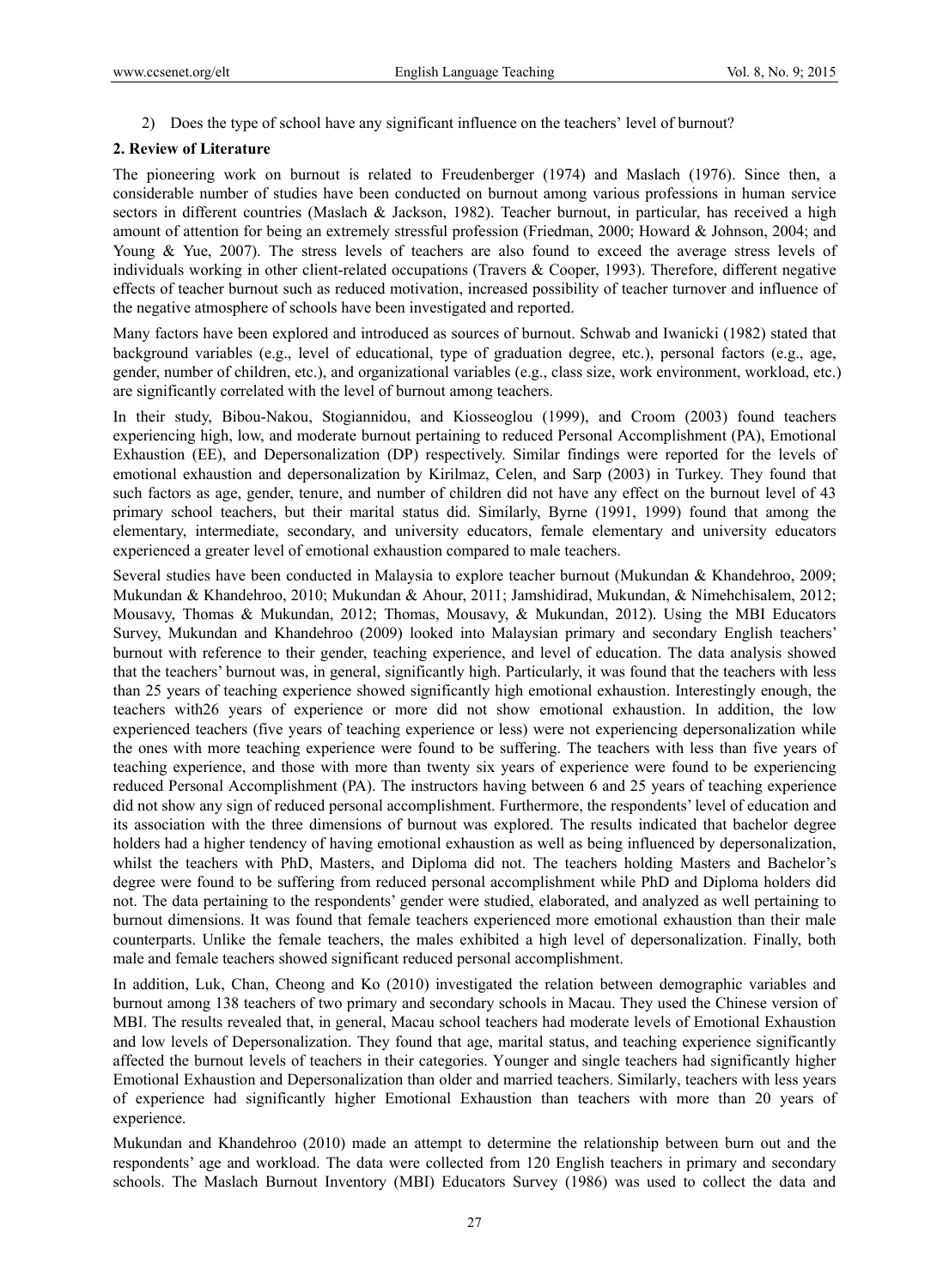measure the level of burnout among the research participants. Results showed that only the teachers between the ages of 25 to 45 years faced Emotional Exhaustion; yet those older than 46 did not experience the same amount of Emotional Exhaustion. In addition, Depersonalization was found significantly high only among the participants older than 25. The findings also revealed that the highest and the lowest age groups (those older than 45 and younger than 25) demonstrated high levels of reduced Personal Accomplishment. In contrast, the teachers between 26 and 45 years of age did not show any significant sign of reduced Personal Accomplishment. A significant relationship was also revealed between teaching hours and burnout dimensions. Specifically, the results showed a significant correlation between the working hours and Emotional Exhaustion. All the teachers showed a significantly high level of Emotional Exhaustion except the teachers working less than ten hours a week. The results also revealed that teachers working thirty hours a week or less underwent Depersonalization significantly. Teachers working more than thirty hours a week however did not show any significant symptom of Depersonalization. Finally, the group with less than twenty teaching hours a week demonstrated high level of reduced Personal Accomplishment whilst the teachers with twenty hours of teaching or more did not show any problem with Personal Accomplishment.

The results of the study (Mukundan & Khandehroo, 2010) suggested that high levels of burnout are obvious in all three dimensions among English teachers in public schools. In other words, the teachers showed emotional exhaustion, a high level of depersonalization, and reduced personal accomplishment. Additionally, workload and age categories were found to have significant correlation with burnout in general and the three dimensions in particular.

#### **3. Methodology**

This quantitative survey study was carried out in the state of Melaka, Malaysia. All the primary school English language teachers in the state  $(N=714)$  who were present at school participated in the study. Out of the 714 participants, 445, 225, and 44 were teaching at SK, SJKC, and SJKT, respectively.

Two different questionnaires were administered to collect the required data. The first one was used to gather information about the demographic variables of the research participants. The Maslach Burnout Inventory-Educators Survey (MBI- ES) (Maslach, Jackson, & Schwab, 1986) was employed to collect the data on the teachers' burnout. MBI is a 22-item questionnaire with 7- point Likert scale ranging from  $0-6$  ( $0 =$  never and  $6 =$  every day). The instrument covers three dimensions, namely Emotional Exhaustion (EE) with nine items, Depersonalization (DP) with five items, and reduced Personal Accomplishment (PA) with eight items. The questionnaire has been used around the world for decades to measure teacher burnout. Test-retest reliability  $(EE=.82; DP=.60; PA=.80)$  as well as high internal consistency  $(EE=.90; DP=.79; PA=.71)$  have been reported for the instrument (Maslach, Jackson, & Leiter, 1996).

## **4. Results and Discussion**

Data analysis was carried out by using Statistical Package for Social Science (SPSS). The school type was the independent variable and the three burnout dimensions (EE, DP, PA) served as the dependent variables of the study. Low, high, and moderate are the three common levels of burnout. According to Maslach et al. (1996), burnout level is considered high if EE and DP scores are higher than 27 and 13, respectively. Moreover, the level of burnout is considered high if PA score is lower than 31. However, burnout level is moderate if the EE score falls between 17 and 26, DP is between 7 and 12, and PA is between 32 and 38. Finally, burnout is considered low if EE is 16 or lower, DP is 6 or lower, and PA is 39 or higher. Descriptive and inferential statistics including means, standard deviation, frequencies, and confidence interval for mean, and one-way ANOVA were used to analyze the data. Table one below shows the teachers' (N=714) level of burnout as a whole involving the three dimensions of Emotional Exhaustion (EE), Depersonalization (DP), and reduced Personal Accomplishment (DP).

| Burnout | N   | Mean  | <b>SD</b> | 95% Confidence Interval for Mean |       |  |
|---------|-----|-------|-----------|----------------------------------|-------|--|
|         |     |       |           | Lower                            | Upper |  |
| EE      | 714 | 20.5  | 10.6      | 19.8                             | 21.3  |  |
| DP      | 714 | 6.19  |           | 5.8                              | 6.6   |  |
| PА      | 714 | 34.14 | 7.4       | 33.6                             | 34.7  |  |

Table 1. Descriptive statistics of Burnout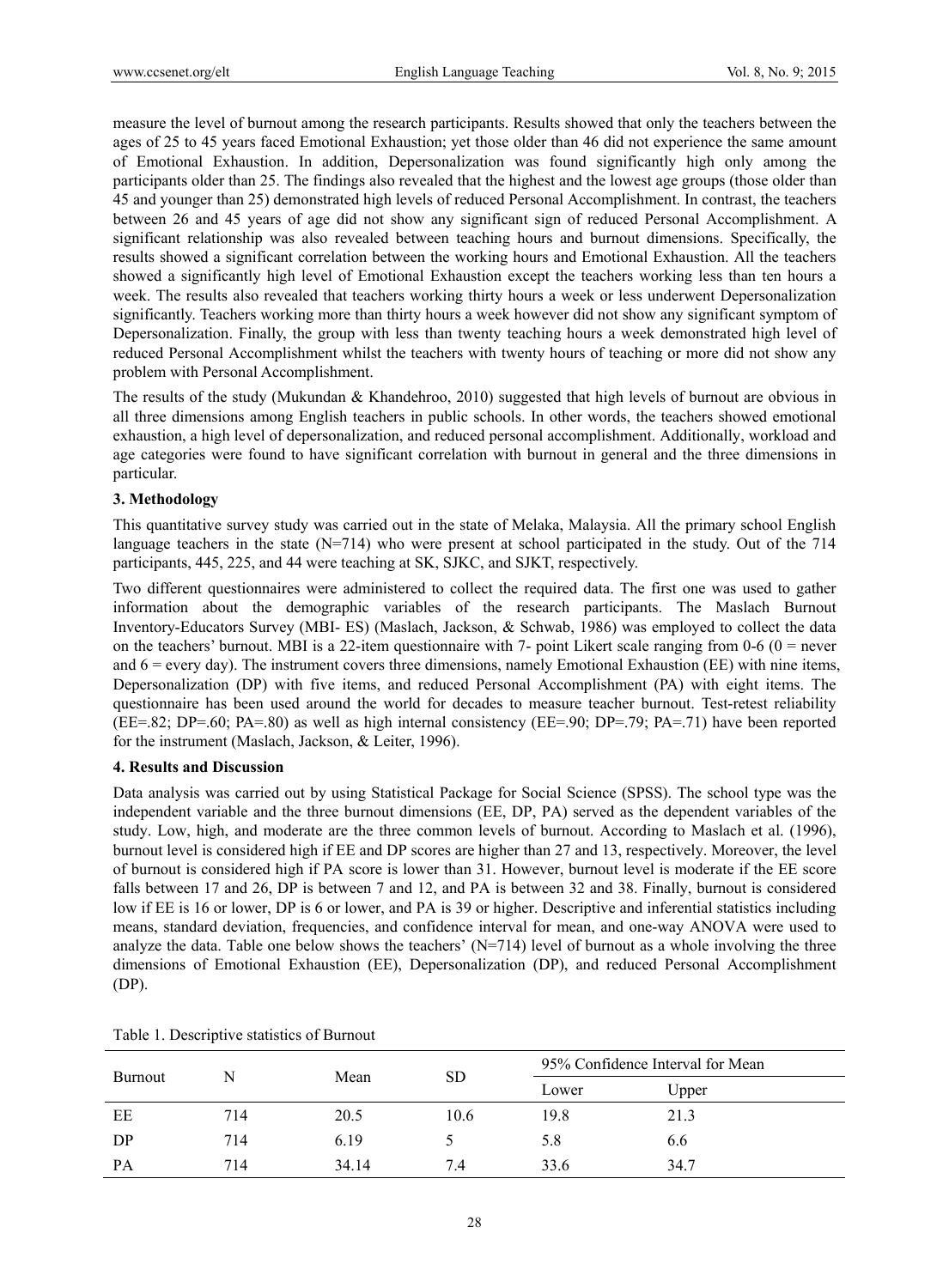As Table 1 shows, the level of burnout among the primary school teachers ranged from moderate to low. In other words, the participant experienced moderate Emotional Exhaustion (m=20.50) and reduced Personal Accomplishment (34.14). However, the primary school teachers experienced low levels of burnout in terms of Depersonalization (m=6.19).

In addition, Table 2 below demonstrates the level of the three dimensions of burnout (EE, DP, PA) among primary school teachers in the three different national schools which were investigated in this study (SK= Malay, SJKC= Chinese, SJKT=Tamil). The mean scores show the level of Emotional Exhaustion, Depersonalization, and reduced Personal Accomplishment among the teachers in each type of primary school.

|    |             | N   | Mean  | <b>SD</b> | 95% Confidence Interval for Mean |       |  |
|----|-------------|-----|-------|-----------|----------------------------------|-------|--|
|    |             |     |       |           | Lower                            | Upper |  |
| EE | SK          | 445 | 20.24 | 10.37     | 19.27                            | 21.2  |  |
|    | <b>SJKC</b> | 225 | 21.17 | 10.44     | 19.8                             | 22.54 |  |
|    | <b>SJKT</b> | 44  | 20.34 | 13.93     | 16.1                             | 24.58 |  |
| DP | SK          | 445 | 6.08  | 4.94      | 5.62                             | 6.54  |  |
|    | <b>SJKC</b> | 225 | 6.32  | 4.85      | 5.69                             | 6.96  |  |
|    | <b>SJKT</b> | 44  | 6.61  | 6.26      | 4.71                             | 8.52  |  |
| PA | SK          | 445 | 34.71 | 7.19      | 34.04                            | 35.38 |  |
|    | <b>SJKC</b> | 225 | 32.43 | 7.58      | 31.43                            | 33.42 |  |
|    | <b>SJKT</b> | 44  | 37.07 | 7.64      | 34.75                            | 39.39 |  |

Table 2. Burnout levels in different primary schools

The present study also made an attempt to determine if there was any significant difference in the level of the three dimensions of burnout among the three national schools. In other words, it was intended to reveal if the teachers working at SJKT and SJKC experienced the same level of EE, DP, and/or PA?). Therefore, one-way ANOVA statistics was used to analyze the data to work out the question. The results of ANOVA test is presented below in table three.

|    |                       | df  | F     | Sig.         |
|----|-----------------------|-----|-------|--------------|
|    | <b>Between Groups</b> | 2   | 0.58  | 0.559        |
| EЕ | Within Groups         | 711 |       |              |
|    | Total                 | 713 |       |              |
|    | <b>Between Groups</b> | 2   | 0.35  | 0.702        |
| DP | Within Groups         | 711 |       |              |
|    | Total                 | 713 |       |              |
|    | <b>Between Groups</b> | 2   | 10.97 | $\mathbf{0}$ |
| PA | Within Groups         | 711 |       |              |
|    | Total                 | 713 |       |              |

Table 3. One-Way ANOVA of the three dimensions of Burnout

As demonstrated in Table 3, there was a significant difference  $(p<0.05)$  in the level of burnout pertaining only to the reduced Personal Accomplishment (PA). There was, however, no significant difference in the level of the teachers' burnout in the three different schools pertaining to Emotional Exhaustion (EE) and Depersonalization (DP). Teachers working in the three types of primary schools experienced the same level of Exhaustion (EE) and Depersonalization (DP). It should be pointed out that the data failed to show any significant difference between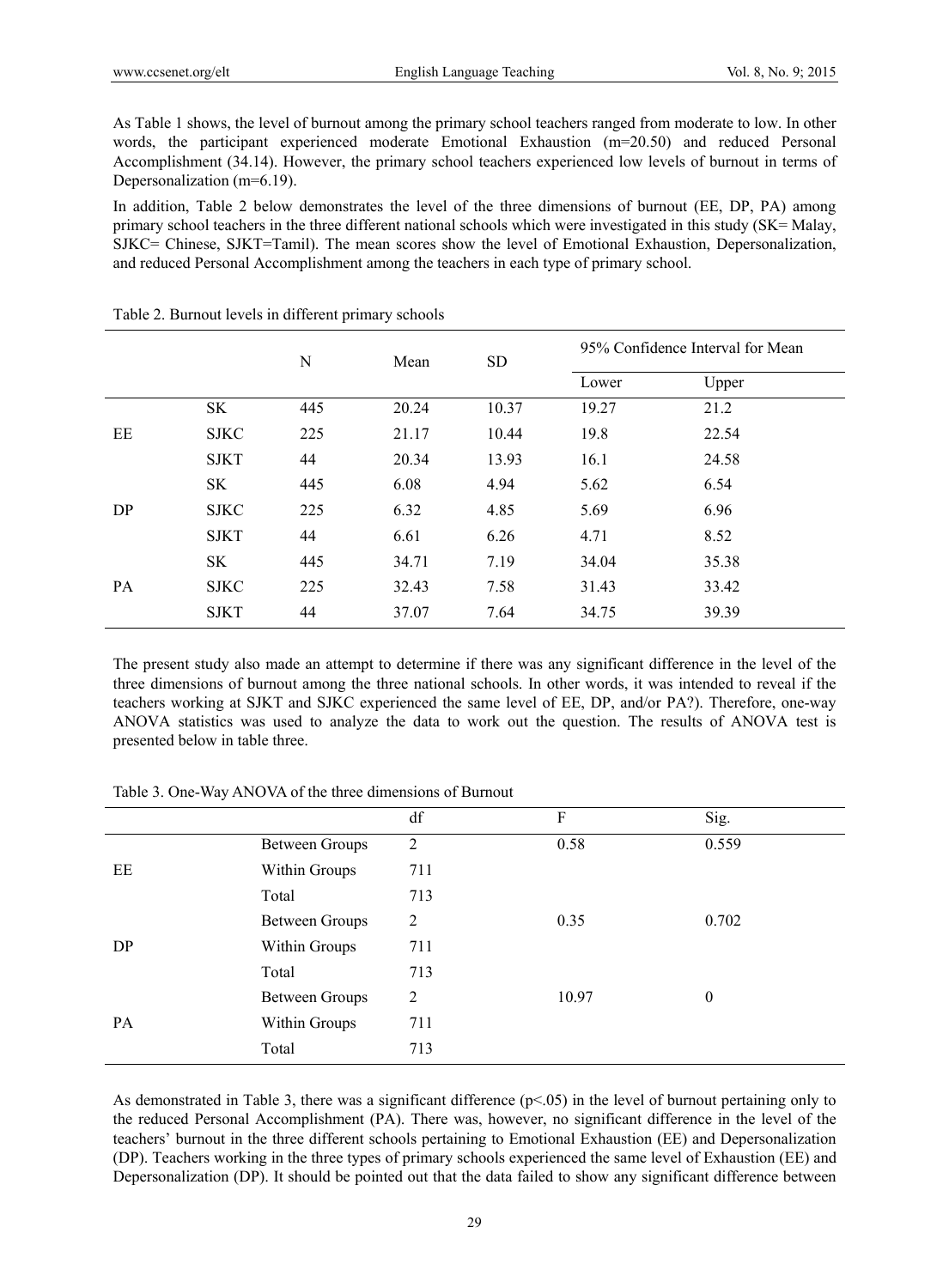the SK, SJKC, and/or SJKT teachers in reduced Personal Accomplishment (PA). Therefore, the Post Hoc Tests were conducted to confirm where the differences occurred between the group means. The results of Post Hoc Tests are presented below in Table 4.

| DV | (I) School type | (J) School type | $MD(I-J)$            | Sig.  | 95% Confidence Interval |         |
|----|-----------------|-----------------|----------------------|-------|-------------------------|---------|
|    |                 |                 |                      |       | Lower                   | Upper   |
| PA | <b>SK</b>       | <b>SJKC</b>     | $2.28*$              | 0.001 | 0.81                    | 3.76    |
|    |                 | <b>SJKT</b>     | $-2.36$              | 0.128 | $-5.2$                  | 0.49    |
|    | <b>SJKC</b>     | SK              | $-2.28$ <sup>*</sup> | 0.001 | $-3.76$                 | $-0.81$ |
|    |                 | <b>SJKT</b>     | $-4.64$ <sup>*</sup> | 0.001 | $-7.61$                 | $-1.68$ |
|    | <b>SJKT</b>     | SK              | 2.36                 | 0.128 | $-0.49$                 | 5.2     |
|    |                 | <b>SJKC</b>     | $4.64*$              | 0.001 | 1.67                    | 7.61    |

Table 4. Post hoc tests

\*. The mean difference is significant at the 0.05 level.

DV (Dependent Variable), MD (Mean Difference).

As demonstrated above in the Table 4, there appeared a significant difference  $(p<0.05)$  in the level of reduced Personal Accomplishment (PA) between the Malay (SK) and Chinese (SJKC) school teachers. In other words, teachers working at SJKC experienced higher level of burnout (PA) than teachers at SK. In addition, the results revealed that there was also a significant difference  $(p<0.05)$  in the level of reduced Personal Accomplishment (PA) between Tamil (SJKT) and Chinese (SJKC) school teachers. In fact, teachers working at SJKC experienced higher level of burnout (PA) than teachers at SJKT. However, the findings failed to report any significant difference (p>.05) in the level of burnout (PA) between the teachers at SK and SJKT. Yet, the findings indicated that the teachers working at SJKC experienced higher level of reduced Personal Accomplishment than the teachers working at SK and SJKT.

## **5. Conclusion**

The present study was an attempt to determine the level of burnout among primary school teachers in Malaysia. In addition, it tried to determine if the teachers in a particular type of school experienced any significant level of burnout. According to the results, the subjects experienced different levels of burnout in the three dimensions (EE, DP, and PA). The results revealed that the teachers experienced moderate levels of burnout pertaining to EE and PA in all the three schools. However, the teachers were shown to experience a low level of Depersonalization (DP).

The findings also demonstrated that there was no significant difference in the level of EE and DP among the teachers in all the three types of schools. However, there was a significant difference in the level of reduced Personal Accomplishment (PA) among them as far as the type of school was concerned. Teachers working at Chinese primary school experienced a significantly higher level of DP than those teachers working at Malay and Tamil schools. While there isn't any study in the literature which can shed light on this phenomenon, an assumption that we can make is that the culture of Chinese education which places emphasis on learner teacher dependence which puts a lot of pressure on teachers (which includes dealing with excessive amounts of learner written homework) could be a factor leading to this. Future research can thus help determine if this can be confirmed.

## **References**

Bennett, K. P., & LeCompte, M. D. (1990). *The Way Schools Work: A Sociological Analysis of Education*. New York: Longman.

Bibou-Nakou, I., Stogiannidou, A., & Kiosseoglou, G. (1999). The relation between teacher burnout and teachers attributions and practices regarding school behavior problems. *School Psychology International, 20,* 209. http://dx.doi.org/10.1177/0143034399020002004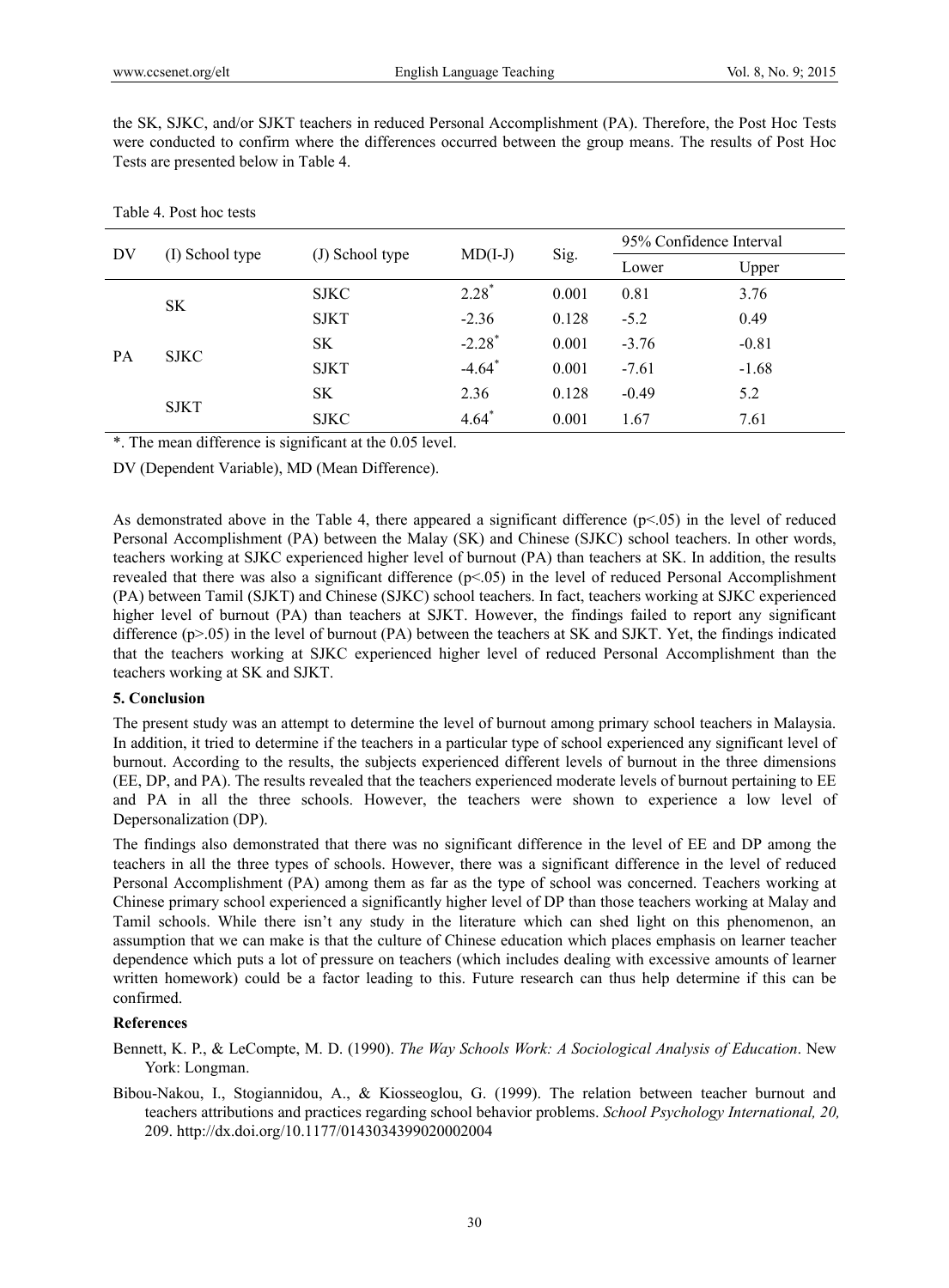- Byrne. B. M. (1991). Burnout: investigating the impact of background variables for elementary, intermediate, secondary, and university educators. *Teaching and teacher education, An International Journal of Research, 7*(2), 197-209. http://dx.doi.org/10.1016/0742-051X(91)90027-M
- Byrne, B. M. (1999). The homological network of teacher burnout: A literature review and empirically validated model. In R.Vandenberghe, & A. M. Huberman (Eds.), *Understanding and preventing teacher burnout* (pp. 15-37). Oxford, England: Cambridge University Press. http://dx.doi.org/10.1017/CBO9780511527784.003
- Croom, B. (2003). Teacher Burnout in Agriculture Education. *Journal of Agriculture Education, 4*, 2. http://dx.doi.org/10.5032/jae.2003.02001
- Freudenberger, H. J. (1974). Staff burn-out. *Journal of Social Issues, 30*, 159-165. http://dx.doi.org/10.1111/j.1540-4560.1974.tb00706.x
- Freudenburger, H. J., & North, G. (1985). *Women's burnout: How to stop it, how to reserve it and how to prevent it*. R. R. Donneley and Sons Company, Virginia, USA.
- Friedman, I. A. (2000). Burnout in teachers: Shattered dreams of impeccable professional performance. *Session: Psychology in Practice, 56*(5), 595-606. http://dx.doi.org/10.1002/(SICI)1097-4679(200005)56:5%3C595::AID-JCLP2%3E3.0.CO;2-Q
- Howard, S., & Johnson, B. (2004). Resilient teachers: Resisiting stress and burnout. *Social Psychology of Education, 7*(4), 399-430. http://dx.doi.org/10.1007/s11218-004-0975-0
- Kirilmaz, A. Y., Çelen, Ü., & Sarp, N. (2003). Ilkögretimde Çalisan bir Ögretmen Grubunda "Tükenmislik Durumu" Arastirmasi. *Ilkögretim Online, 2*(1), 2-9.
- Leiter, M. P., & Maslach, C. (2004). Areas of worklife: A structured approach to organizational predictors of job burnout. In P. L. Perrewe, & D. C. Ganster (Eds.), *Research in Occupational Stress and Well-Being* (Vol.3, pp. 91-134). Oxford: Elsevier.
- Luk, A., Chan, B., Cheong, S., & Ko, S. (2010). An exploration of the burnout situation on teachers in two schools in Macau. *Social Indicators Research, 95*(3), 489-502. http://dx.doi.org/10.1007/s11205-009-9533-7
- Maslach, C. (1976). Burned-out. *Human Behavior, 5*, 16-22.
- Maslach, C. (1982). *Burnout: The cost of caring*. New York: Prentic-Hall.
- Maslach, C., & Jackson, S. E. (1982). Burnout in health professions: A social psychological analysis. In G. Sanders, & J. Suls (Eds.), *Social Psychology of Health and Illness.*
- Maslach, C., Jackson, S. E., & Leiter, M. P. (1996). *Maslach Burnout Inventory manual* (3rd ed.). Palo Alto, CA: Consulting Psychologists Press.
- Maslach, C., Jackson, S. E., & Schwab, R. (1986). Maslach Burnout Inventory- Educators Survey (MBI-ES). Mountain View, CA: CPP, Inc.
- Maslach, C., & Pines, A. (1984). *Experiencing social psychology: Readings and projects*. Alfred A. KNOPF, Inc.
- Maslach, C., Schaufeli, W. B., & Leiter, M. P. (2001). Job Burnout. *Annual Review of Psychology, 52*(1), 397-422. http://dx.doi.org/10.1146/annurev.psych.52.1.397
- Miró, E., Solanes, A., Martínez, P., Sánchez, A. I., & Rodríguez, J. (2007). Relación entre el burnout o «síndrome de quemarse por el trabajo», la tensión laboral y las características del sueño. *Psicothema, 19*, 388-394.
- Moreno, B., Morett, N. I., Rodríguez, A., & Morante, M. E. (2006). La personalidad resistente como variable moduladora del síndrome de burnout en una muestra de bomberos. *Psicothema, 18*, 413-418.
- Mukundan, J., & Khandehroo, K. (2009). Burnout in relation to gender, educational attainment and experience among Malaysian ELT practitioner. *The Journal of Human Resource and Adult Learning, 5*(2), 93-98.
- Mukundan, J., & Khandehroo, K. (2010). Burnout among English language teachers in Malaysia. *Contemporary Issues in Education Research, 3*(1), 71-76.
- Mukundan, J., & Ahour, T. (2011). Burnout Among Female Teachers In Malaysia. *Journal of International Education Research, 7*(3), 25-38.